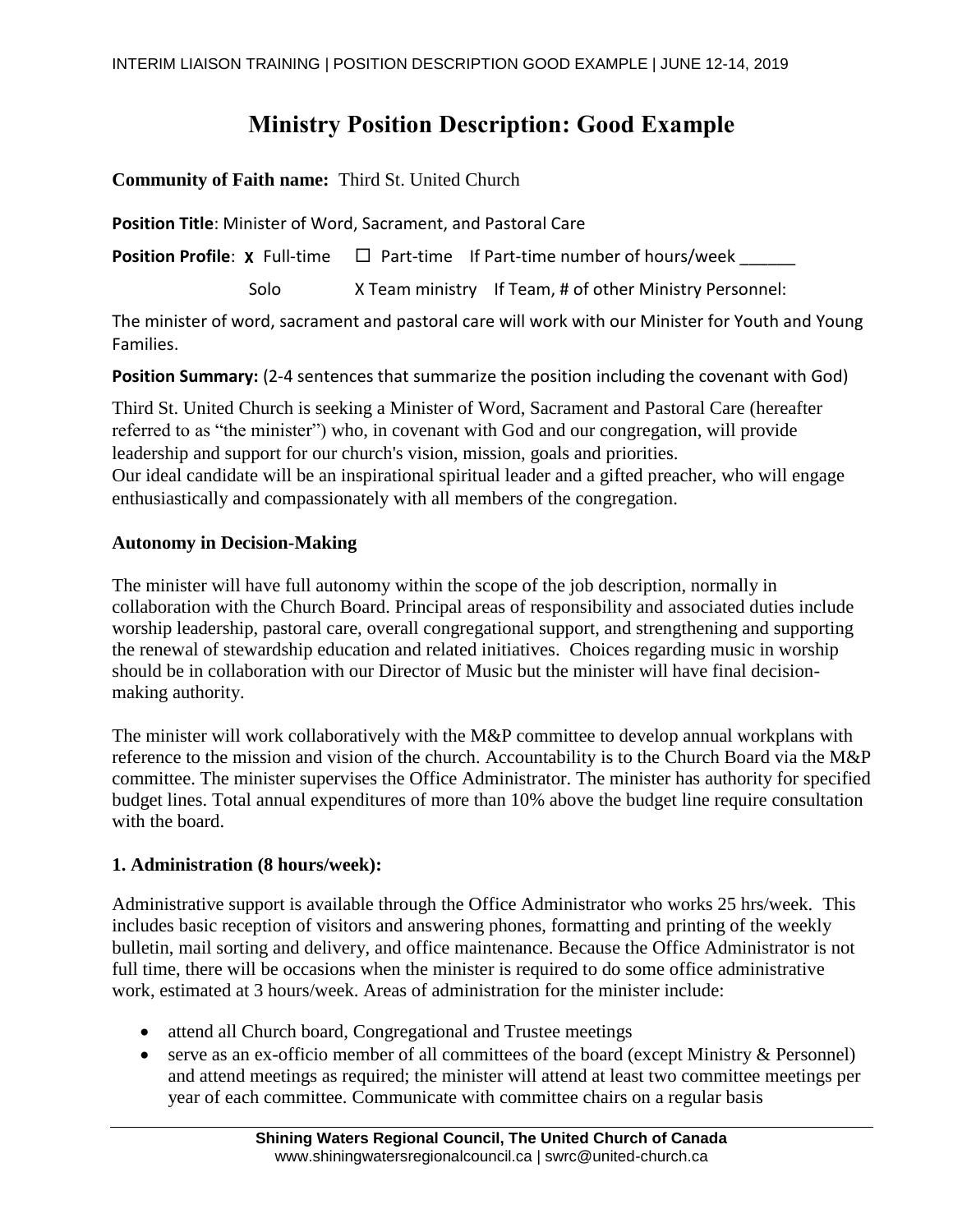- lead the staff team (Director of Music, the Minister of Youth and Young Families, the Office Administrator, and the Property Manager) . This includes calling, setting the agenda, and leading monthly staff meetings to ensure coordination and good communication among the staff.
- supervise the Office Administrator, including conducting annual assessments and regular work performance check-ins, scheduling work and vacation time, and supporting the Office Administrator as an employee of the church
- contribute to the monthly church newsletter and maintain a presence on the church Facebook page and other social media

# **2. Community outreach and social justice (4 hours/week):**

Third St. United Church has a strong identity as a social-justice oriented church and we look to our minister to be a passionate leader, inspiring congregants to take action and providing leadership to social justice initiatives. In this area, the minister will:

- support the work of the social justice committee as an advisor
- participate in visioning activities with congregants and take initiative in motivating them to involvement in the social justice initiatives of the church
- be a visible presence at community social justice events, representing the church and creating strong relationships with other community leaders
- act as a spokesperson for the church on issues of social justice, including with the media, at community events, and with legislators

# **3. Continuing Education (3 hours/week):**

Third St. United encourages our ministry personnel to take time for personal and professional development, in line with United Church of Canada policies and allowances. The minister pursues personal, vocational and professional goals for continuing education in consultation with the Ministry & Personnel Committee. The minister also conducts an annual self-assessment as part of the annual assessment process for ministry personnel and proposes continuing education plans as part of the assessment process.

#### **4. Denomination and Communities (3 hours/week):**

As per the expectations of all UCC ministry personnel, the minister is actively involved in the life of the regional council and/or the General Council. Third St. United is part of a local ecumenical group of faith communities, including Muslim and Jewish communities of faith. The minister will represent Third St. United at ecumenical meetings and activities, approximately once per month.

#### **5. Faith Formation and Christian Education (6 hours/week):**

Discipleship and adult education is a crucial component of Third St. United. The minister will provide leadership and teaching to various groups in the church. Specific responsibilities are:

- Work to ensure that the congregation has an intentional well articulated faith exploration and formation process
- Assist the Minister for Youth and Young Families in confirmation classes for youth
- Lead a weekly bible study for congregants (September April)
- **Provide faith formation leadership at the annual church fall retreat and at special faith** formation events (approximately 4 times per year)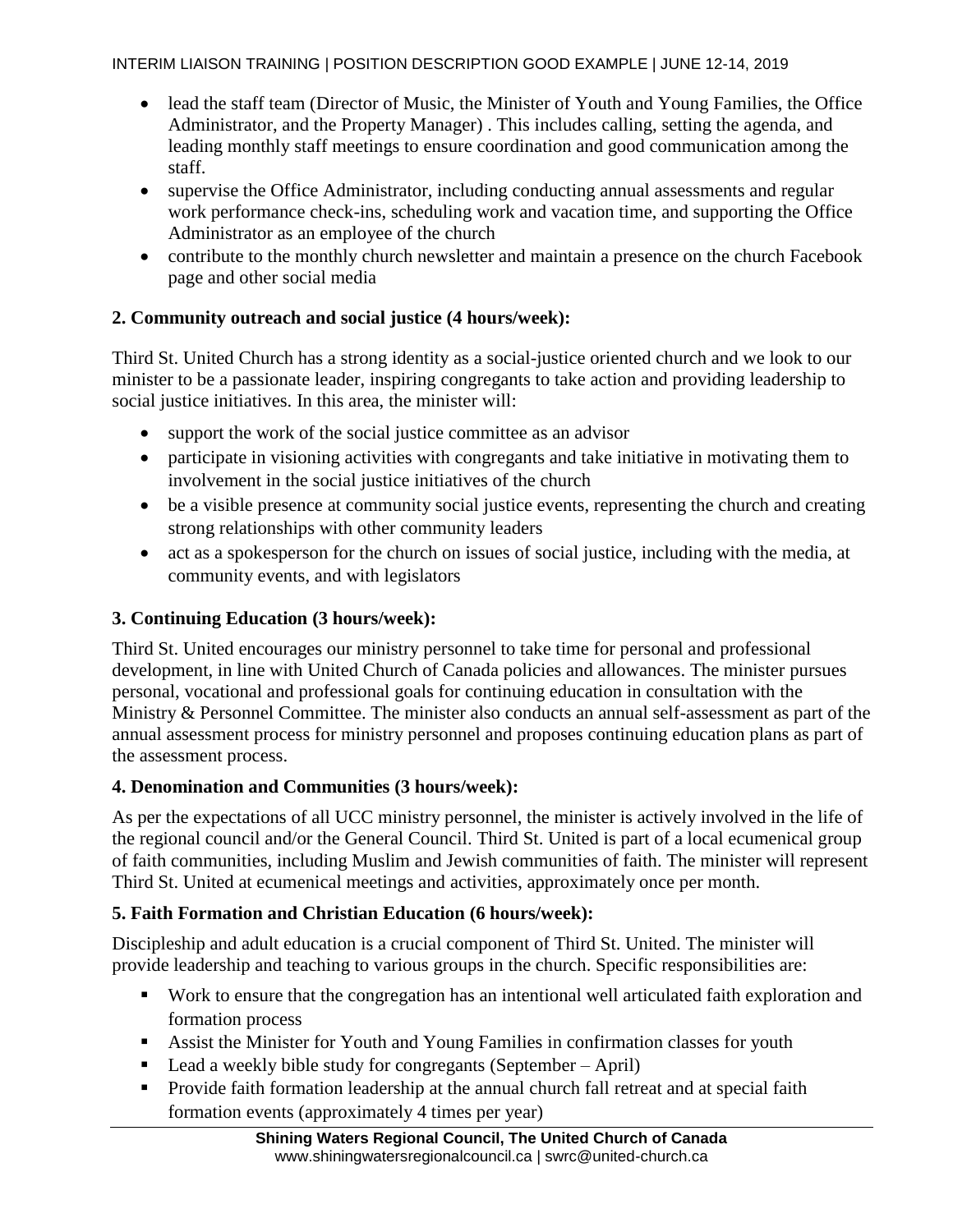# **6. Leadership (3 hours/week)**

Lead the church in development and recruitment for a growing congregation:

- In partnership with the church board, develop and implement programs that grow membership and giving
- Provide vision, leadership for, and participate in the Mission and Vision Planning Committee
- Connect with potential members and prepare them to become members
- Guide the congregation in extending our welcoming, supportive and nurturing culture
- Encourage and engage the talents and gifts of members so as to involve them in the mission and life of the church. Affirm and invite involvement in committees, music, spiritual growth, special programs, and church maintenance

#### **7. Pastoral Care (3 hours/week):**

The minister is the primary pastoral care provider to congregants.

- provide pastoral care to the church body, especially to those with acute needs, by visiting those unable to attend church, those who are sick and/or hospitalized, and others who request pastoral care.
- provide pastoral counseling and support to members during important life transitions and in time of celebration
- plan funerals and offer grief care to congregants who have experienced loss
- $\bullet$  equip and inspire the lay pastoral care team, equipping and supporting them to provide secondary pastoral care. This includes quarterly meetings with the team.
- maintain regularly scheduled office hours for drop in appointments at least twice a week for a minimum of a half day

#### **8. Worship (10 hours/week):**

Sunday morning worship is the focal community building and nurturing opportunity for Third St. United. The minister will:

- Work with the Worship Committee and the Director of Music to plan worship themes and seasons
- Lead worship and preach twice a month in addition to special services during Christian holidays (Youth and Young Families minister preaches once per month and other services are planned and led by guest preachers and lay leaders)
- Lead our once a month alternative worship service for young families on Wednesdays
- Engage the congregation through messages that are delivered with conviction, passion, and relevance in a manner that challenges people to grow spiritually and act out the gospel of Christ
- Encourage and promote lay involvement and leadership regularly in worship services
- Deliver the sacraments of communion and baptism; offer support and guidance to families requesting baptism and confirmation

#### **Required Knowledge, Skills and Abilities:**